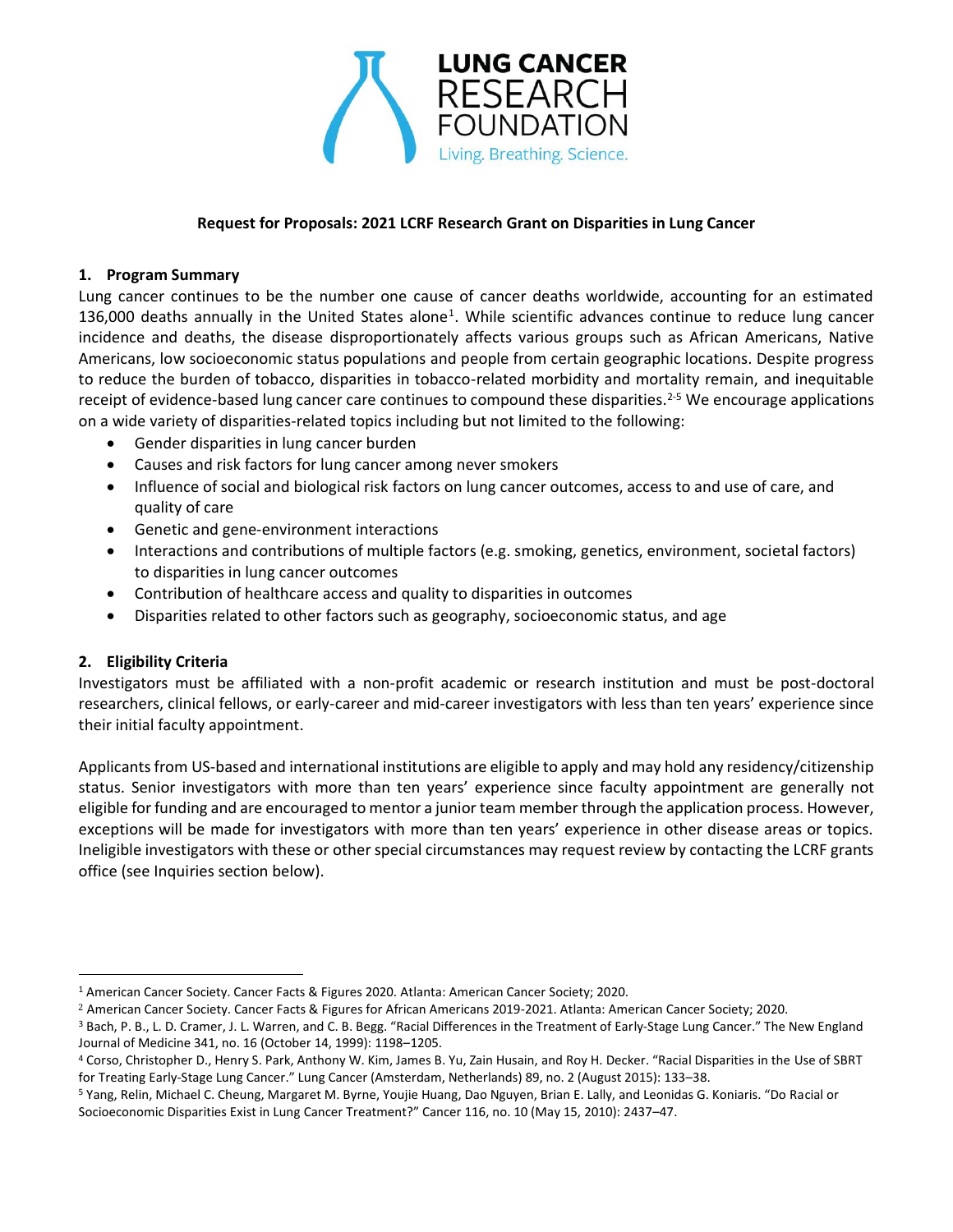# **3. Budget Requirements**

The maximum award amount is \$150,000 for a period of two years (disbursed at \$75,000 per year). Additional budget requirements and considerations include the following:

- LCRF will not support institutional indirect / facilities and administrative costs.
- The LCRF grant must be the primary source of support for the project. Additional secondary funding (e.g. for core services support) is permitted.
- There is no limit on the amount of salary support that may be requested. However, appropriate justification for all budget items is required. Any salary requests totaling in excess of 20% of the budget must be explicitly justified.
- Any equipment costs must be limited and directly applicable to the research project (i.e. large, general equipment costs are not permitted).
- Direct patient care costs that could be reimbursed by other sources will not be covered.
- Travel and publication costs are permitted.

### **4. Open Science and Data Sharing Policy**

LCRF is committed to promoting open science by helping to increase access to investigators' findings and improving collaboration and data sharing among the lung cancer research community. Accordingly, it is a condition of LCRF funding that all peer-reviewed articles supported in whole or in part by LCRF funds must be made available in the PubMed Central online archive no later than twelve months after publication. In addition, LCRF grantees must indicate explicitly in all reports, publications, and other research communications whether the data, methods used in the analysis, and materials used to conduct the research will be made available to any researcher for purposes of reproducing the results or replicating the procedure. At the time of application, all investigators must indicate if they will or will not make their data, analytic methods, and study materials available to other researchers.

#### **5. Application Instructions and Requirements**

All applications for funding must be submitted through LCRF's online grants management system, which may be accessed at [http://lcrf.org/grantinterface,](http://lcrf.org/grantinterface) and must include the following components:

- General Information / Demographics
- Proposal Summary
- Narrative (six pages maximum):
	- o Background and Significance
	- o Specific Aims
	- o Experimental Approach
	- o Preliminary Data (if applicable)
	- o References (not included in page-limit)
- Success Factors
- Timeline
- Biosketch\*
- Future Plans
- **Budget**
- Letter(s) of Support<sup>\*</sup>

\*Additional Considerations:

- o The application must include a curriculum vitae (five pages maximum length) or NIH biosketch of the primary investigator and any key personnel involved in the project.
- o The application must include at least one letter of support from the applicant's program director/advisor affirming the following statements: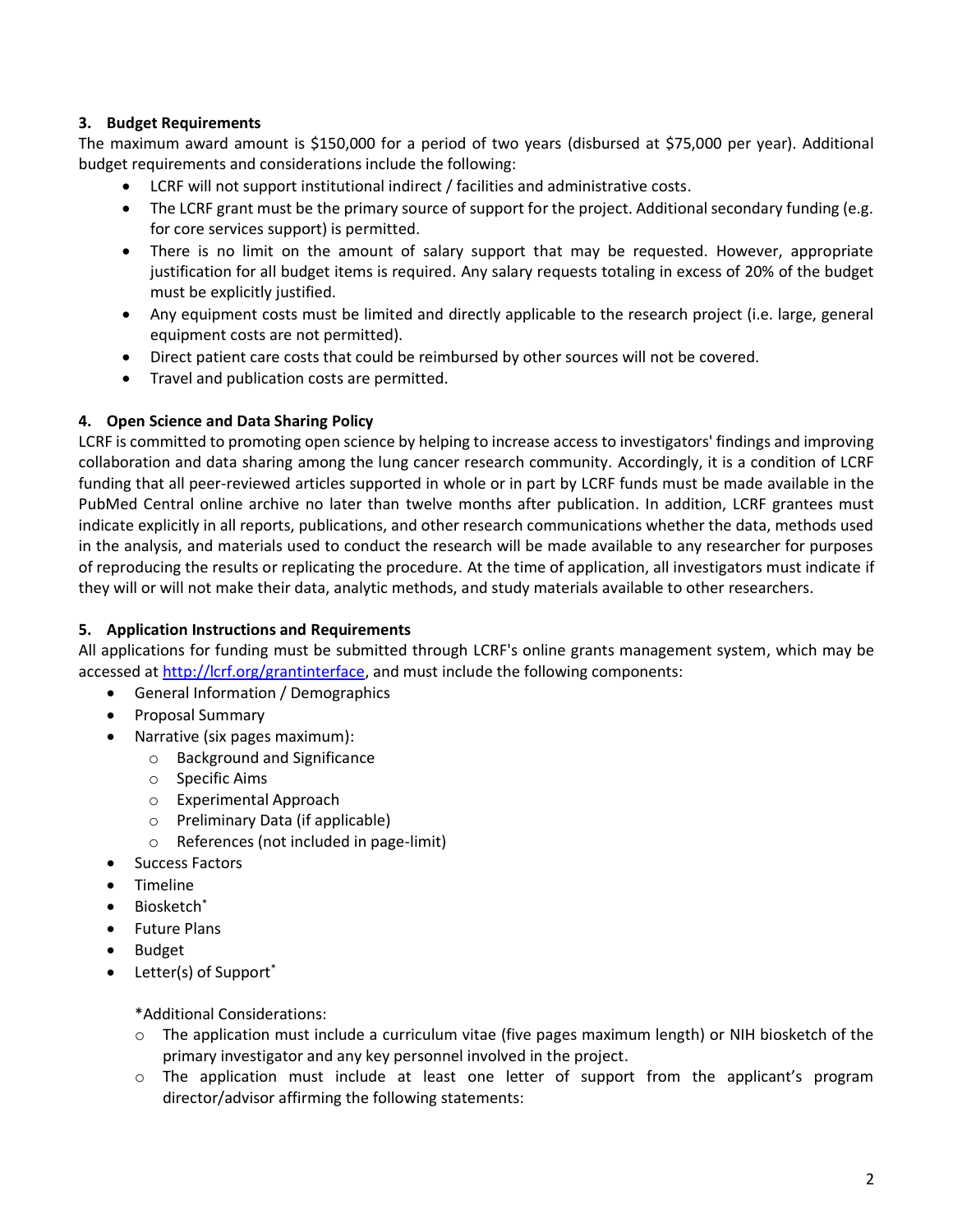- $\circ$  The applicant will be formally affiliated with and/or employed by the institution/organization during the grant period.
- $\circ$  There is adequate institutional space and equipment to accomplish the proposed project.
- o The program director/advisor confirms his/her commitment to and provision of institutional space and equipment for the grantee.

A preview of the full application including more detailed instructions is available at [http://lcrf.org/application\\_preview.](http://lcrf.org/application_preview)

#### **6. Timeline**

- Application deadline: **May 7** 6
- Notification of award: September 1
- Project start: December

#### **7. Evaluation of Applications**

All applications will be evaluated using a three-stage review process consisting of an administrative review, a prescreening round, and a full review by a panel of experts, which will include LCRF's Scientific Advisory Board and individual reviewers with relevant expertise (see figure below). Applicants may only apply for one LCRF grant per grant cycle. Applications passing the administrative review will be evaluated in the pre-screening stage on criteria including feasibility, overall rationale, and the potential impact on reducing disparities. At the full review stage, submissions will be evaluated by three independent reviewers for sound scientific rationale, study design, feasibility, and creativity/innovation.<sup>7</sup> When scoring applications, reviewers are asked to provide a numerical overall impact score for the proposal. Similar to an NIH R21 award, reviewers will be asked to provide an impact score reflecting their assessment of the likelihood for the project to exert a sustained, powerful influence on understanding and/or overcoming disparities in lung cancer outcomes. The Stavros Niarchos Foundation will not be involved in the evaluation or selection of applications in any way.



<sup>6</sup> LOIs and full proposals must be submitted by 11:59pm Eastern US time on the date indicated.

 $7$  Note regarding preliminary data: A grant application need not have extensive background material, and preliminary data are not required. Reviewers focus their evaluations on the conceptual framework, the level of innovation, and the potential to significantly advance our knowledge or understanding. Appropriate justification for the proposed studies can be provided through literature citations, data from other sources, or, when available, from investigator-generated data.